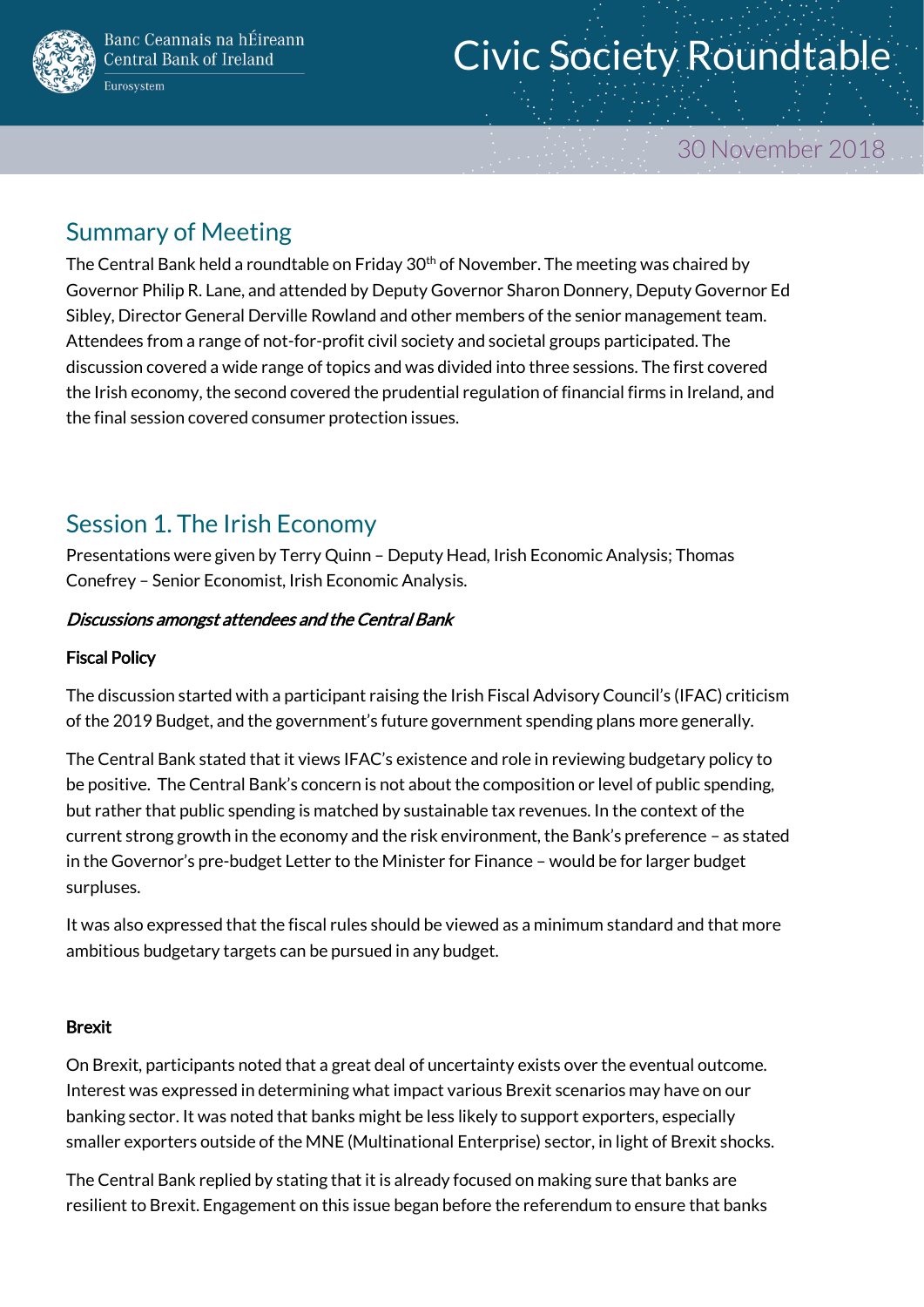

were prepared for downside risks. The Central Bank has continued to ensure that Irish banks are prepared for Brexit, and is in regular contact with the institutions to understand how they are thinking about Brexit.

The Bank also noted that many of the macroprudential measures that have been introduced should ensure that banks are prepared for risks, whether they be related to Brexit or some other matter. The counter-cyclical capital buffer (CCyB) was given as an example. The decision to increase the CCyB for banks this year was driven by concerns related to preparing banks for general systemic risk facing the Irish financial sector, one component of which could be a hard Brexit scenario. It was also noted that if a downturn was to materialise, the CCyB could be reduced to encourage banks to continue lending.

The Bank acknowledged that some exporters might face difficulties in receiving continued funding from banks. Under certain forms of Brexit, some firms would face high tariffs that could cause their sales to reduce drastically. The appropriate response of banks in these circumstances will depend on whether firms are assessed as facing temporary adjustment problems or a permanent shock to their business models. In all cases, it will be important to ensure that labour market policy supports workers in the most negatively affected sectors. The regional and sectoral dimension of the impact of Brexit on employment was also raised, both in the Bank's presentation and by participants themselves. It was noted by participants that Brexit could lead to significant job displacement for workers in the agricultural sector, especially those located in border regions. They noted that while Brexit may also create employment, it is likely to do so in regions where such displaced workers do not live and in sectors in to which they cannot easily transfer.

The Bank acknowledged that the possibility of negative shocks to the Irish labour market was real, but also noted that there is still a large amount of uncertainty as to what the final negotiated trade agreement between the EU and the UK will look like. A participant stated that labour policy to deal with such issues is being discussed between civic society and government.

#### Housing

Participants raised the issue of housing, although they acknowledged that various aspects of the issue are outside the Central Bank's policy remit. Firstly, it was noted that it did not feature prominently as part of the presentation given. The participant then went on to raise a number of issues in the housing market. These included the fact that even if projected housing supply targets are met, demand for housing will not be fully satisfied due to the existing pent up demand for home ownership; that housing is an underlying issue for many economic and social problems across the broader economy (i.e. homelessness, difficulty in employing workers due to steep rents).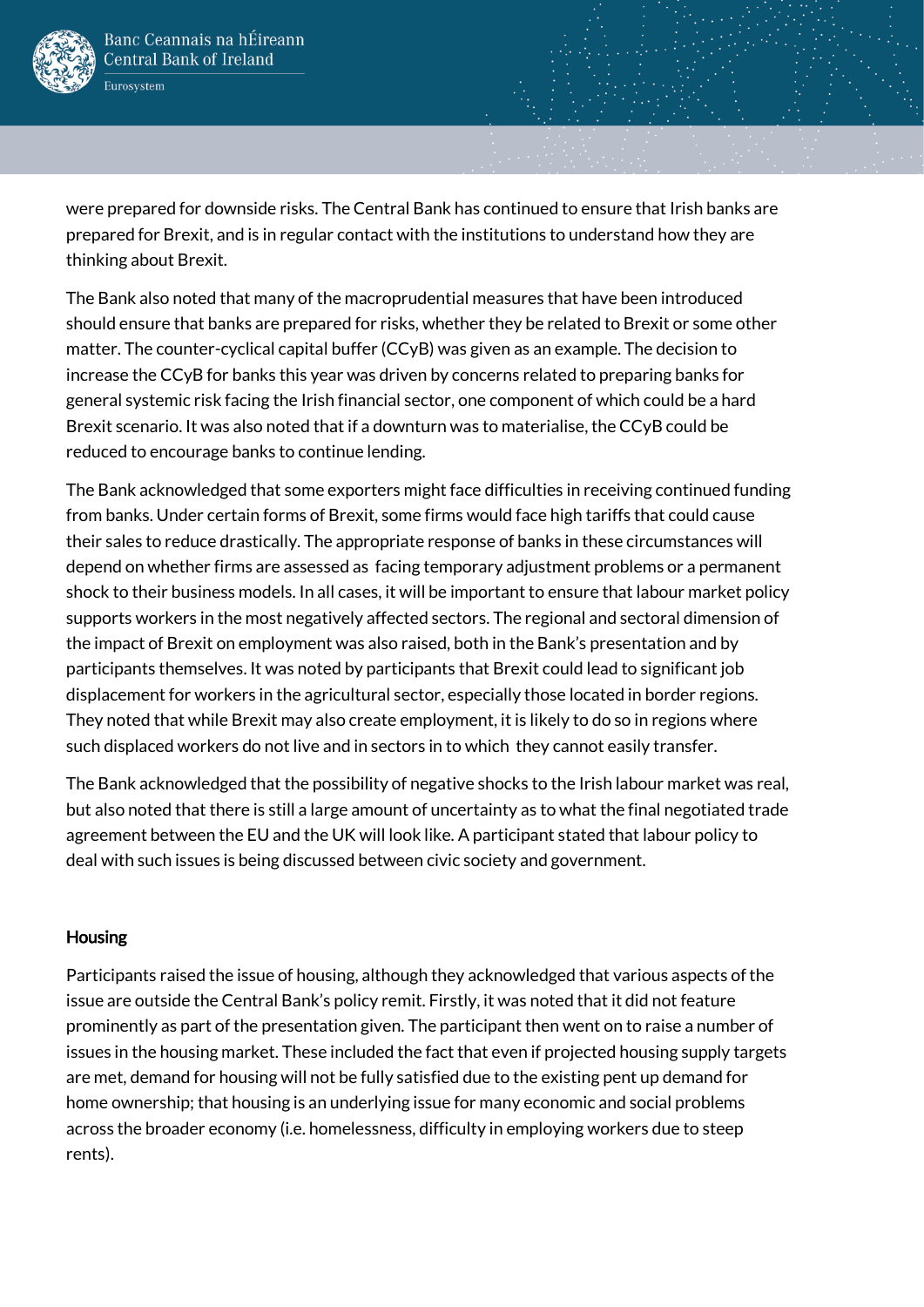

The Bank acknowledged that housing continues to be an important policy issue for the Irish economy. Housing costs have already impacted the Bank's ability to recruit staff, as potential recruits can be reluctant to move to Dublin. However, the Bank made the point that market forces should respond to increased costs of living in Dublin by relocating jobs outside of it. This is already happening in the Irish financial sector to some degree, with middle and back office jobs being shifted to locations outside of Dublin.

The participant raised the possibility that even in the absence of Brexit, there could still be a downturn in the housing market within the next few years due to the cyclical nature of the Irish economy. The concern was raised that such an event would damage the housebuilding capacity of the Irish economy even further, leading to a repeat of previous mistakes.

The Bank replied by saying that with the introduction of macroprudential tools, such as the mortgage lending limits, the Bank aims to steer the economy away from a similar boom and bust scenario as the one Ireland experienced in the recent past.

It was also noted by the Bank that its ability to make macroprudential policy decisions was independent from the government, which is not the case in all countries.

A participant also noted that there wasn't enough discussion around the distribution of housing being built. The recent growth in housing supply is concentrated at the higher end of the market. They were encouraged by the increased discussion of providing cost rental housing and other models of housing provision.

The Bank said that the composition of the housing stock being built was beyond its policy remit. However, the Bank recognises that the housing market is not monolithic, and has conducted distributional analysis on house price dynamics. What the Bank has found is that the dynamics differ significantly across segments. House prices are growing faster at the lower end of the house price distribution. The lower end of the market is also seeing houses purchased mainly through cash or other non-mortgage funding, whereas such actions are not present in the higher end of the market. This suggests a split in housing market dynamics across the distribution of prices.

The cost of property rental was also an issue that was raised by participants. It was mentioned that mortgage repayments can be significantly cheaper than paying rent on a property. This in turn will likely incentivise further demand for housing ownership.

The Bank acknowledged that rents are currently above costs. However, the Bank looks at this issue from a longer-term perspective. In the Bank's view, as more houses are built, rents and prices will begin to fall or level off. Even if the property being constructed is not of the type that participants would hope for, it should at least draw people from other parts of the private rented sector into it. The Bank acknowledges that the housing market would benefit from an increased supply of apartment buildings but advocating for changes in the composition of housing being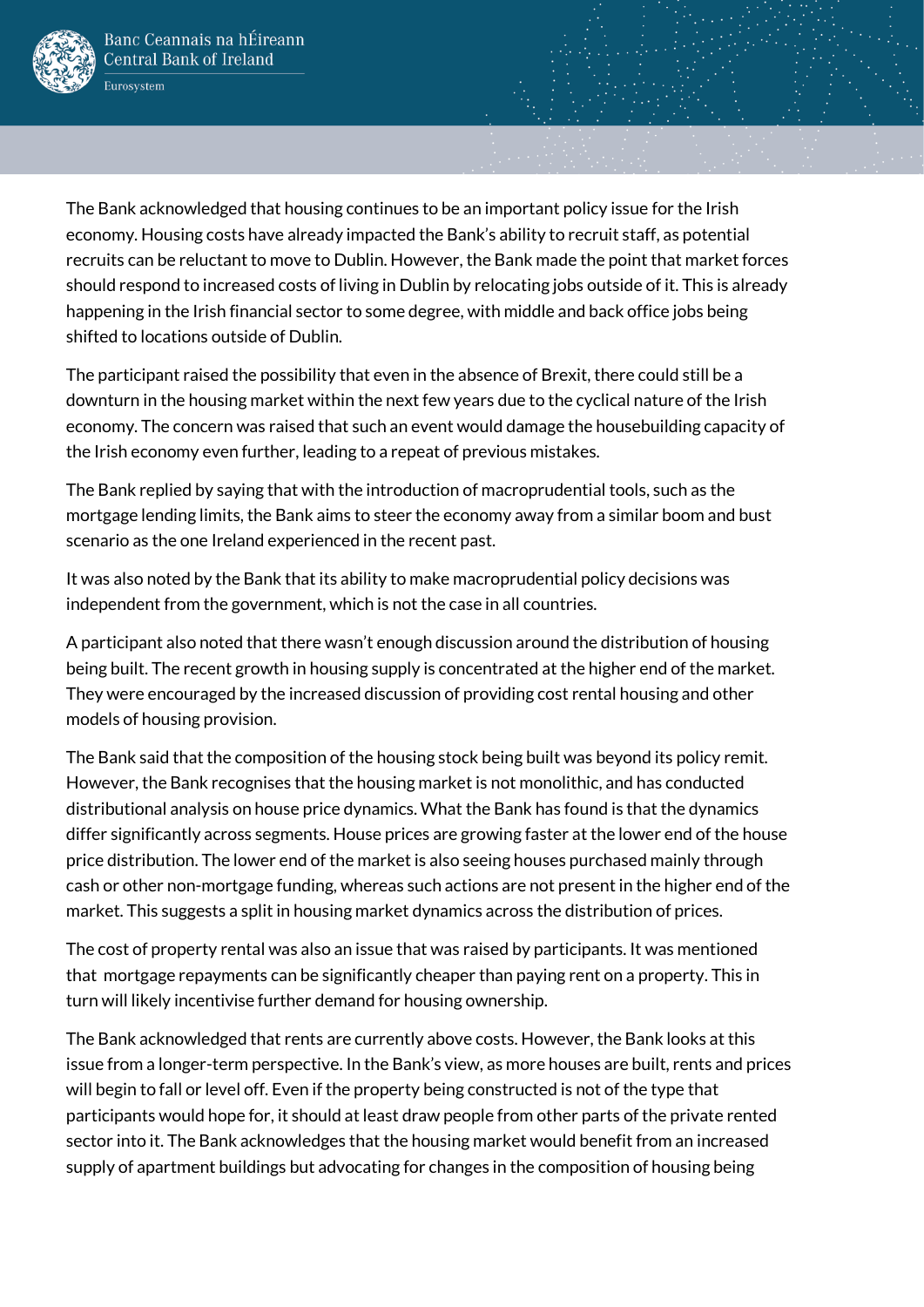

built is beyond the Bank's policy remit. Such discussions should be between civic society and the government.

# Session 2. Prudential Regulation of financial firms in Ireland

Introduction by Ed Sibley – Deputy Governor, Prudential Regulation

Presentations were given by Mary-Elizabeth McMunn – Director of Credit Institutions Supervision ; Sylvia Cronin – Director of Insurance Supervision

## Discussions amongst attendees and the Central Bank

### **Mortgages**

Many participants discussed issues relating to mortgages. The discussion started with a participant raising the issue of non-performing loans (NPLs). The participant was supportive of the Central Bank's introduction of mortgage limits and the pressure the Central Bank has placed on Irish banks to sell on NPLs.

However, the participant expressed criticism of the Central Bank's definition of an NPL, and blamed this definition for PTSB's decision to sell off mortgages to vulture funds that were, in the participant's view, performing. Specifically, the participant was critical of the fact that restructured mortgages that are meeting their new payment schedule are classified as NPLs.

In the participant's view, it was unjust that such borrowers would have their loans sold on to vulture funds. These borrowers would be stuck with an inactive lender, with whom they would not be able to refinance and or switch to a better mortgage product, as compared to borrowers who remained with banks. The participant also noted that the Central Bank has strongly objected to mortgage interest rate caps. Because of this, there is no obstacle to vulture funds raising interest rates to 10%.

The Central Bank responded by first noting that they do not discuss individual cases, but that on the broader point of the classification of mortgages which are meeting a renegotiated payment schedule being classified as NPLs, the participant was wrong to attribute blame to the Central Bank. All Irish banks have the ability to 'cure' renegotiated mortgages, which would change their status from non-performing to performing. Whether banks choose to do so or not is a commercial decision. The Bank also made the point that they put pressure on banks to resolve NPLs, not to sell them. This too is a commercial decision.

The Bank also acknowledged that borrowers who are trapped with lenders do face increased risks of their rates being raised, and that the Bank would be receptive to protections around that.

The Bank also discussed its opposition to mortgage interest caps. Starting by noting that the Bank's reservations on such regulation have been clearly stated in the past, and that the Bank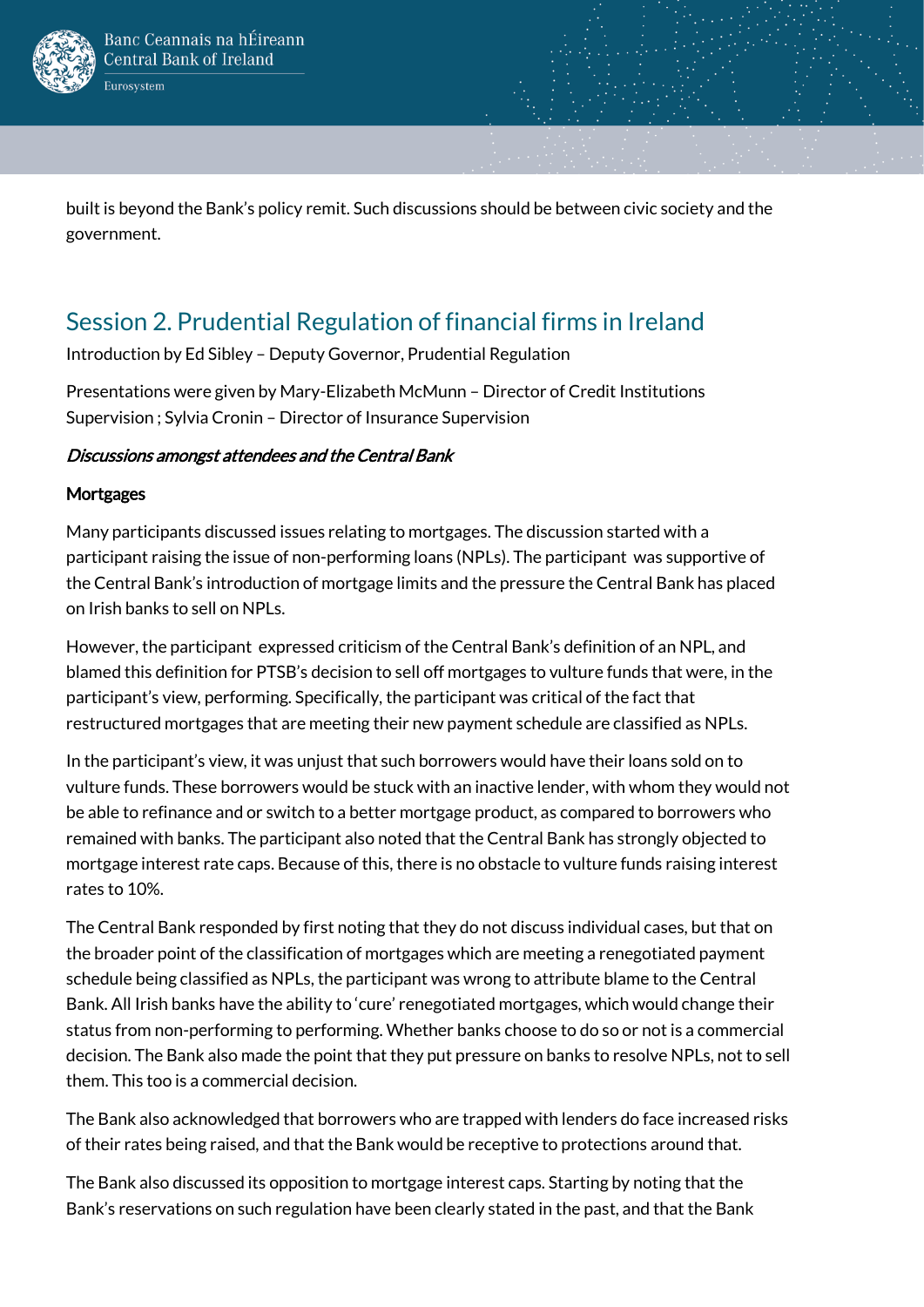

would be quite concerned about what kind of role they would have if they were to receive such powers.

However, the Bank did acknowledge that high rates are a significant issue for borrowers, but in its opinion, the best way to reduce rates is to encourage mortgage switching. The most powerful thing consumers can do is to look at other products that lenders may provide. Many people can save money from switching between lenders or even within products provided by a lender. To this end, the Bank has put in place requirement for lenders to inform borrowers about how they could move to cheaper products. However, the Bank does acknowledge that opportunities to switch to a better mortgage product with the same lender are not available to all borrowers.

Participants wondered whether the Bank considers the social context of NPLs. For example, whether the Bank considers the borrower behind the NPL, and whether the Bank thinks about the balance between regulation and supervision across the economy and across people. They proceeded to ask whether the Bank feels an obligation to protect borrowers' rights, highlighting that many mortgage contracts are unfair in terms. Furthermore, they asked what the Bank's position is on mortgage terms being referred to courts.

The Bank responded by saying that its staff are keenly aware that NPLs are difficult issues for individuals. At the start of the crisis, the Bank designed policy so that people in arrears could stay in their homes as much as possible for as long as possible. This is evident in the rules set out in the Code of Conduct for Mortgage Arrears (CCMA). The Bank also contributed to the creation of novel solutions to mortgage arrears, such as split mortgages, which it encouraged banks to use to help resolve NPLs.

The Bank acknowledges the distress caused by home repossessions for borrowers. However, it should also be acknowledged that repossession rates in Ireland are quite low as compared to other countries that faced similar levels of NPLs.

The Bank noted that the fairness of mortgage contracts is something that it is concerned about at a systemic level. The Bank engaged in frequent debate about this during the tracker investigation. Central Bank staff have been working to the maximum of our mandate to strengthen the framework for protecting borrowers, and this framework has been applied to all institutions (i.e. banks, retail credit firms, unregulated loan owners). It is a key concern that terms of mortgages are honoured, with this being enshrined within the consumer protection framework.

Finally, they asked whether the Bank considers any rights in the fundamental charter of human rights when considering how the problem of NPLs should be resolved.

On the issue of human rights, the Bank noted since they were raised in the last civic roundtable the Bank has reviewed them and included them in the strategic plan for 2019-2021.

The Bank finished discussion by noting that we are now in a new financial world where non-banks are growing in importance.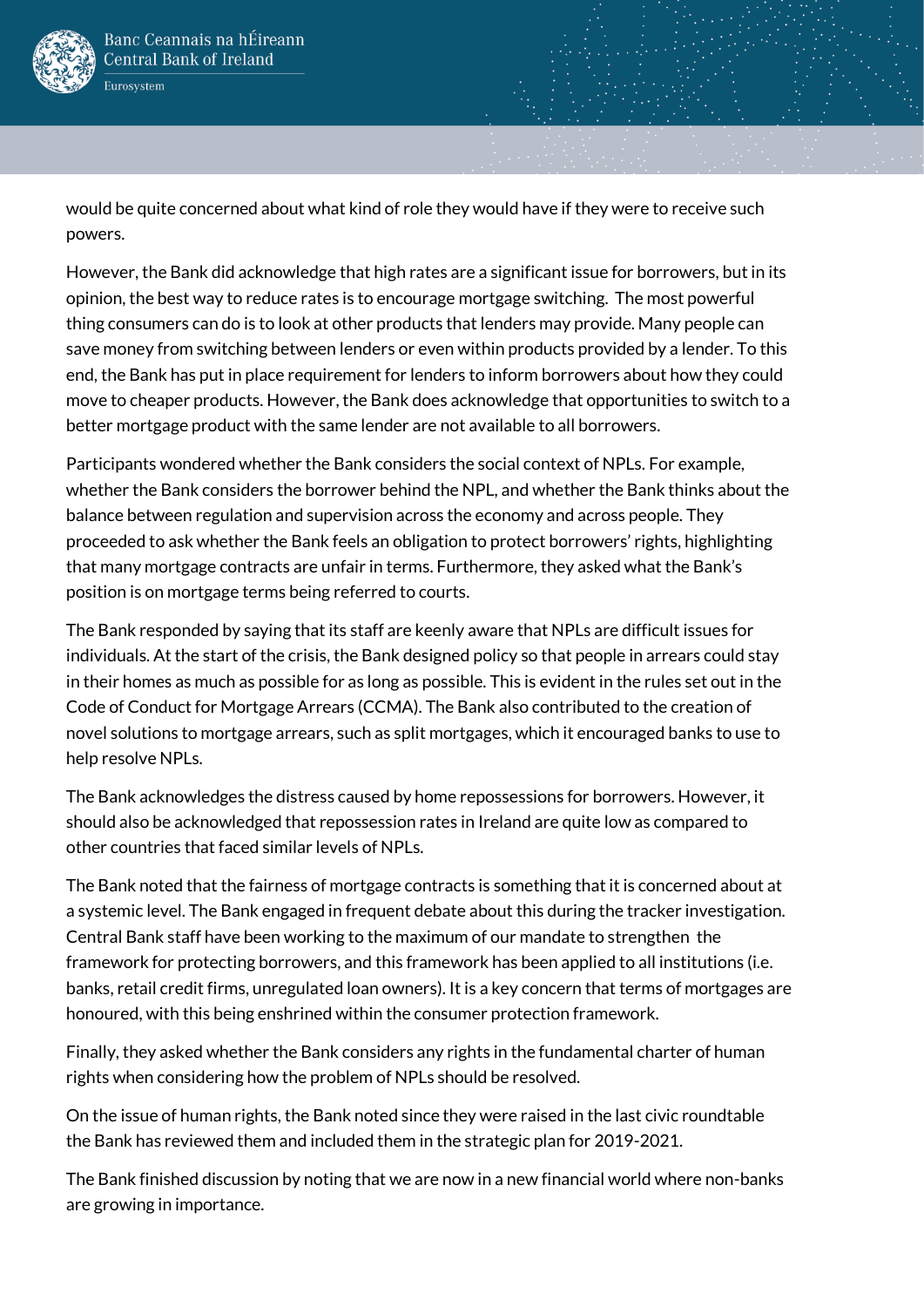

### Public Banking

One participant intends to put forward a policy proposal to create a public banking sector. The participant acknowledged that the government has been helpful and cooperative in hearing their proposal. The participant asked does the Bank have a philosophical objection to the existence of such a system.

They then noted that many banks prefer dealing with one large client, than many smaller clients. The participant then opined that banking system is still not fixed, with the general perception being that banks will protect themselves first and business will be second.

The Bank expressed that it sympathises with a proposal for creating a public banking model, and has no objection to such a system being created. However, it does acknowledge that there will be significant challenges in the creation of such a system. They key challenge for these institutions is whether they will meet bank capital requirements.

### Pensions and Insurance

A participant expressed concerns around rising costs in insurance markets. They stated that employers' liability insurance and public liability insurance have seen dramatic increases in premiums, with some organisations seeing raises of up to 100% percentage points. This is leading organisations to be priced out of insurance markets. The participant expressed frustration with the complexity of the issue, saying that everyone and no one is responsible.

The participant then asked what balance should be struck between the economic role that insurers have and the requirement to protect premium payers, whether the Central Bank understands the urgency of this problem for business and community groups, and whether there will be sufficient analysis on the insurance claims database that is being constructed by the Central Bank?

The Central Bank started to respond by noting that there are limits to what the Bank can do on this issue. The Bank's focus has been on making sure that the underlying causes of rising premiums are understood so that they can be addressed. Once the Bank has finished creating the National Claims Database, it should have a much clearer idea of the causes. The Bank understands the gravity of the issue and this is why it is playing an active role in the Cost of Insurance Working Group

One individual raised the proposed introduction of auto-enrolment for pensions as an issue saying that concerns that such a system would lead to the privatisation of risk, which could negatively affect certain individuals.

The Bank started by stating that auto-enrolment, and the demographics leading it to be introduced both were slow moving issues observable to policy makers. It is important that these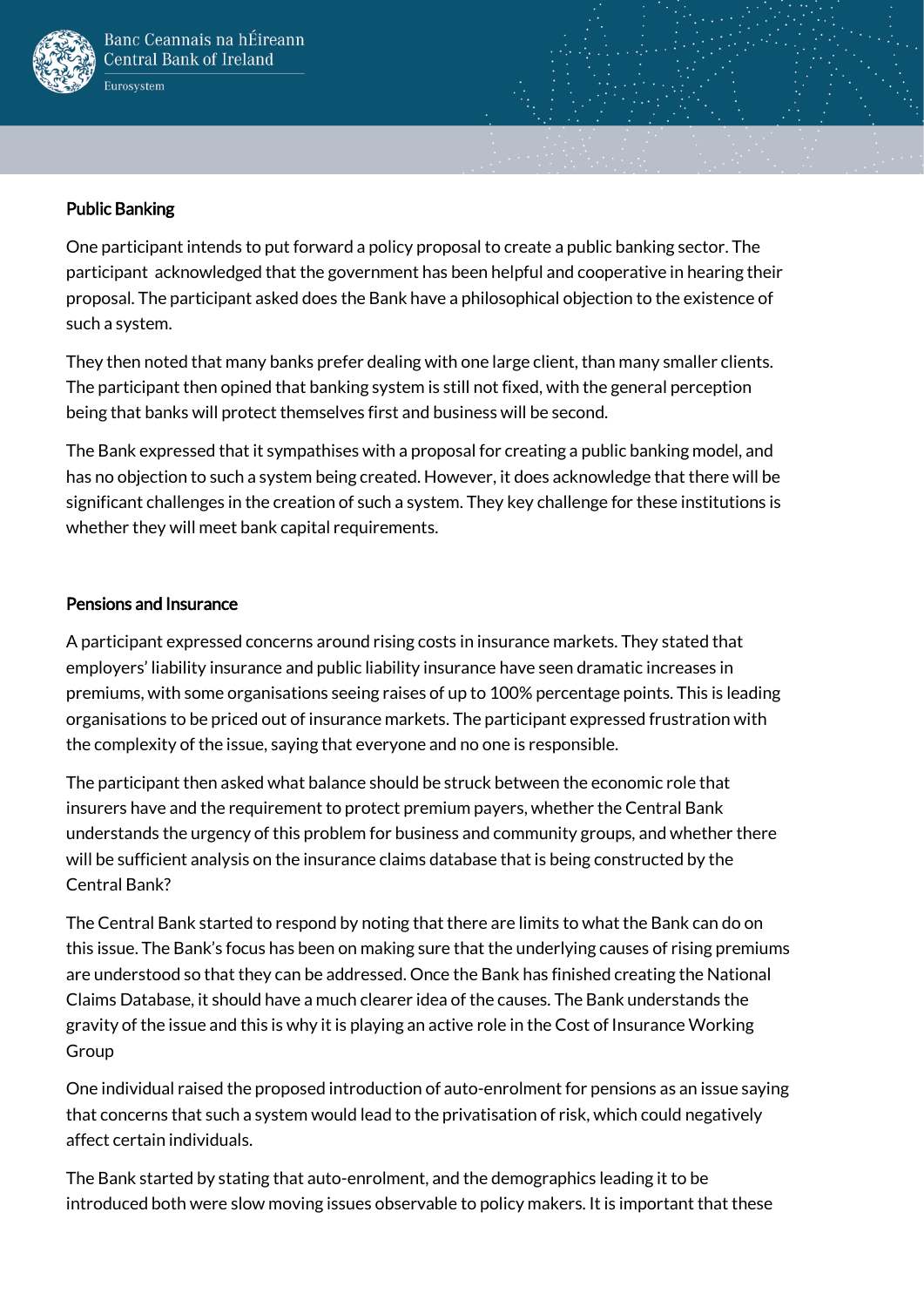

issues are dealt with in advance of them becoming problems. The Bank acknowledged that setting the right level of income to be taken by an auto-enrolled pension will be challenging. If it is too low, then this will likely create problems in the future (i.e. poverty amongst the elderly). Equally, setting it at too high a level could also cause problems .l. The Bank's view is that the financial system should be better able to deal with long term challenges, given the financial incentives for doing so. The Bank finished its discussion of this point by noting that this issue will involve some balance between private and public solutions.

#### Financial Inclusion

A participant said banks and financial institutions should be more available to lower income people. Individuals with bank accounts can use direct debit payments, and receive reduced costs on utilities as a result. Those who pay in cash were more likely to be in fuel poverty. They acknowledged that ignorance of the potential benefits of having a bank account might be part of the reason why people do not have them, but that bank charges also play a role. Given this, the Bank should consider the impact of bank charges for low-income households.

The Central Bank stated that financial inclusion is an issue that it considers important, but is not within its prudential policy remit. The Bank recognise the proportionally larger impact that fees and extra charges have on people with low incomes. Noting the problems faced by those who are unbanked and cannot get on the internet he Bank is supportive of social policy that helps promote financial inclusion.

#### Other Topics

A participant noted that regulation is implemented to the letter of law when the entity being regulated is not equal to the regulator. The participant then went on to ask how the Bank comes to make technical decisions for regulation.

The Bank replied by saying that it is always guided by its mission statement. The only master that it has is public interest, and that it is clear about how it makes decisions. The Bank's ultimate purpose is to safeguard the stability of the financial system for the benefit of the public. Decisions are made according to the Bank's mission statement. When doing so it makes decisions not only based on what makes sense today, but on the basis of balancing risks now and in the future.

# Session 3. Strengthening Consumer Protection

Introduction by Derville Rowland – Director General, Financial Conduct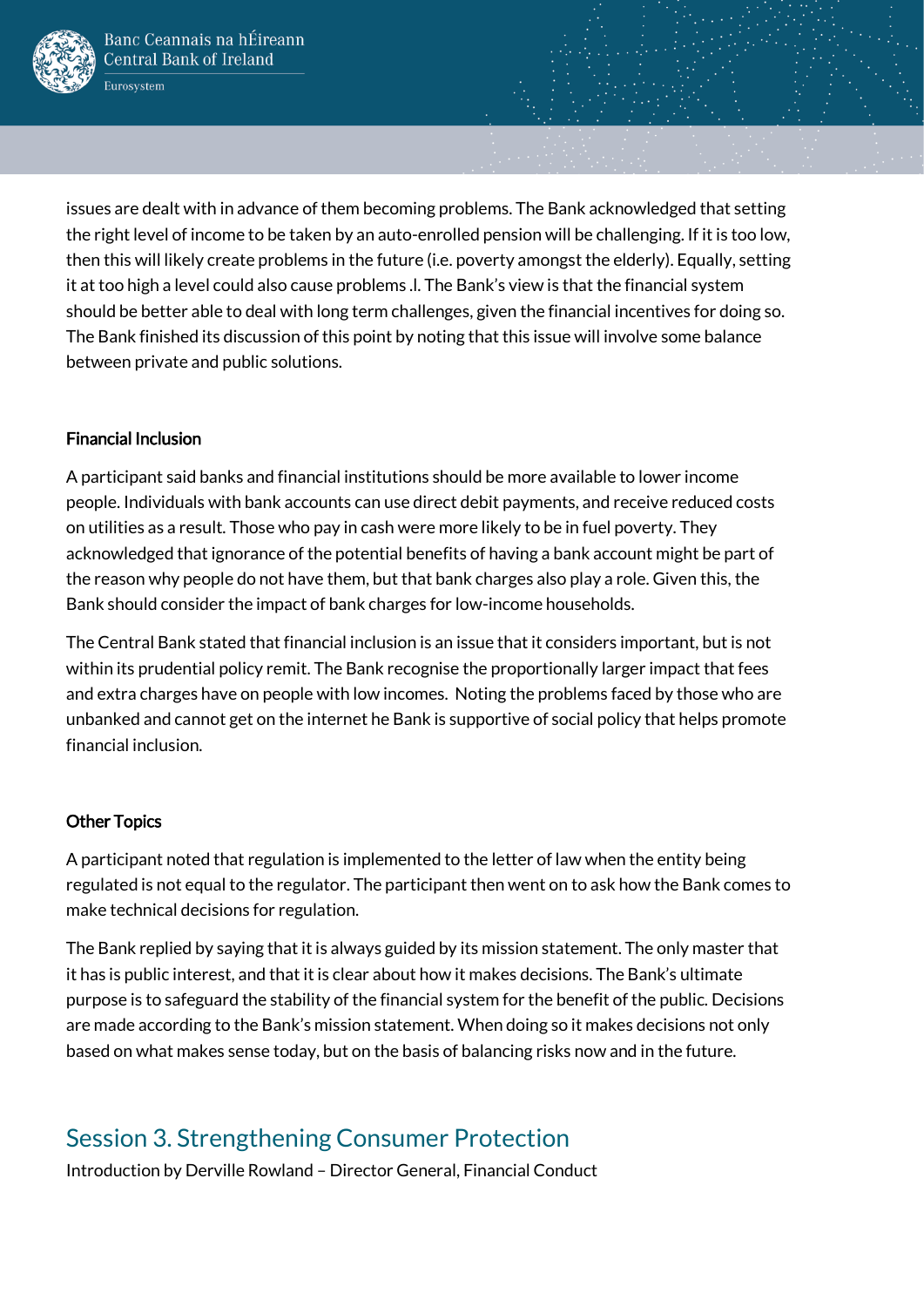

Presentations were given by Gráinne McEvoy – Director of Consumer Protection; Sylvia Cronin – Director of Insurance Supervision

#### Discussions amongst attendees and the Central Bank

#### Inclusion and Access

Participants raised the issue of inclusion and access for financial services. One participant noted the difficulties elderly persons can sometimes face in accessing public and private services. He pointed out that the Central Bank does not accept Public Services Cards as a form of identity card.

The Bank replied by acknowledging that this can be an issue for the elderly. It also noted this gap in its treatment of different kinds of identity documents, and resolved that Bank policy would be amended so that Public Services Cards would be considered as a valid form of identification at the Central Bank.

#### **Tenancies**

Tenancy was an issue raised by a number of participants. One participant was increasingly contacted by many tenants who face pressure from their landlords to vacate their property. The participant wondered whether this is something to do with the landlords' liquidity (i.e. are they unable to make payments on their buy to let loans), and whether this was something of which the Central Bank was aware.

The Bank said that it was interested in being informed about such matters and grateful that the participant had raised this issue. The Bank offered two potential reasons why this could be occurring. Firstly, the economics of being a small landlord may be becoming tougher, and potentially landlords may now want to cash out as a result. Secondly, one category of nonperforming loans are buy-to-let mortgages, and with markets recovering, banks may be putting pressure on BTL borrowers to sell. The Bank also noted that tenancy policy was outside its remit.

Another participant raised an amendment to tenancy protection legislation. Its aim was to ensure that renters who are paying their rent in good faith have the right to stay in buy-to-let property once it has been sold. The participant requested the Bank's opinion on this piece of legislation.

Speaking on the topic of BTLs and repossessions, a participant expressed that it is important for the Bank to note that tenants are part of the group that is affected by repossessions. Tenants have no interaction with the entity that usually repossesses or purchases former BTL properties. It can be the case that tenants are stuck between two people demanding rent.

#### Culture Review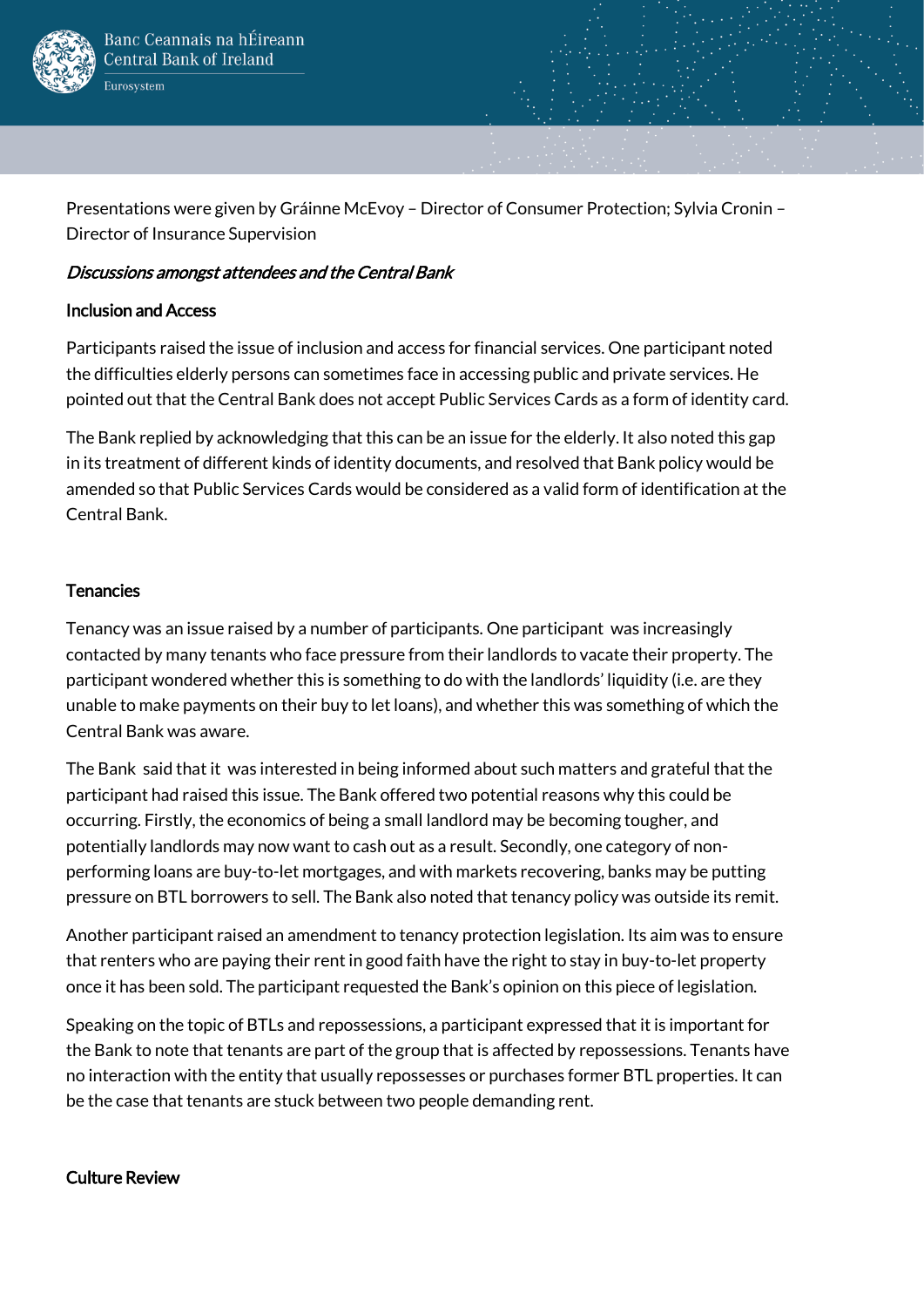

A participant praised the Central Bank review of working culture in Irish banks. They said that working culture is very important, as demonstrated by the impact of norms in the financial sector on the economy. In their opinion, culture and norms drive the ways people act across all sectors of the economy, and not just finance.

#### Retirement

A participant noted that part of the current model of how Irish people fund their retirement is that they invest in their home while working, and leverage their own home to provide for themselves once they retire. If home ownership continues to decline, Irish policymakers need to be planning on how this issue can be dealt with.

#### Household Finances and Borrowing

One participant raised the issue of over-indebtedness for households, such as households facing arrears on utilities. The participant noted that in the presentation on the Irish economy, the Bank looked at income on aggregate, but in their opinion, income needs to be considered by decile. Those in the lowest decile have not seen a recovery in wages since the crash.

The participant also noted that the high cost of living is also an issue for households, and singled out rising rental and energy costs as factors that were causing individuals to go into debt.

The participant also stated that financial inclusion is also still a big issue for those who are overindebted, with this being reflected in the common use of moneylenders amongst those in the lower income deciles.

The participant applauded the introduction of the 'It Makes Sense Loan' program, but noted that the take up of the program had stalled at around 50%. This leaves some households having to take out high cost loans from moneylenders.

The participant then asked what progress had been made on the review of the moneylender code. They also asked how the Bank will monitor compliance.

The Bank responded by saying that the review of the Moneylender Code closed earlier this year. The updating of code is scheduled to be commenced early next year. Once it is updated this could require further consultations. As this process progresses, the Bank will continue to engage with stakeholders.

The Bank noted that it receives substantial amounts of data from moneylenders. There is now proactive engagement between the Bank and moneylenders around customer treatment and the cost of credit. This is and will continue to be an area of focus for the Bank.